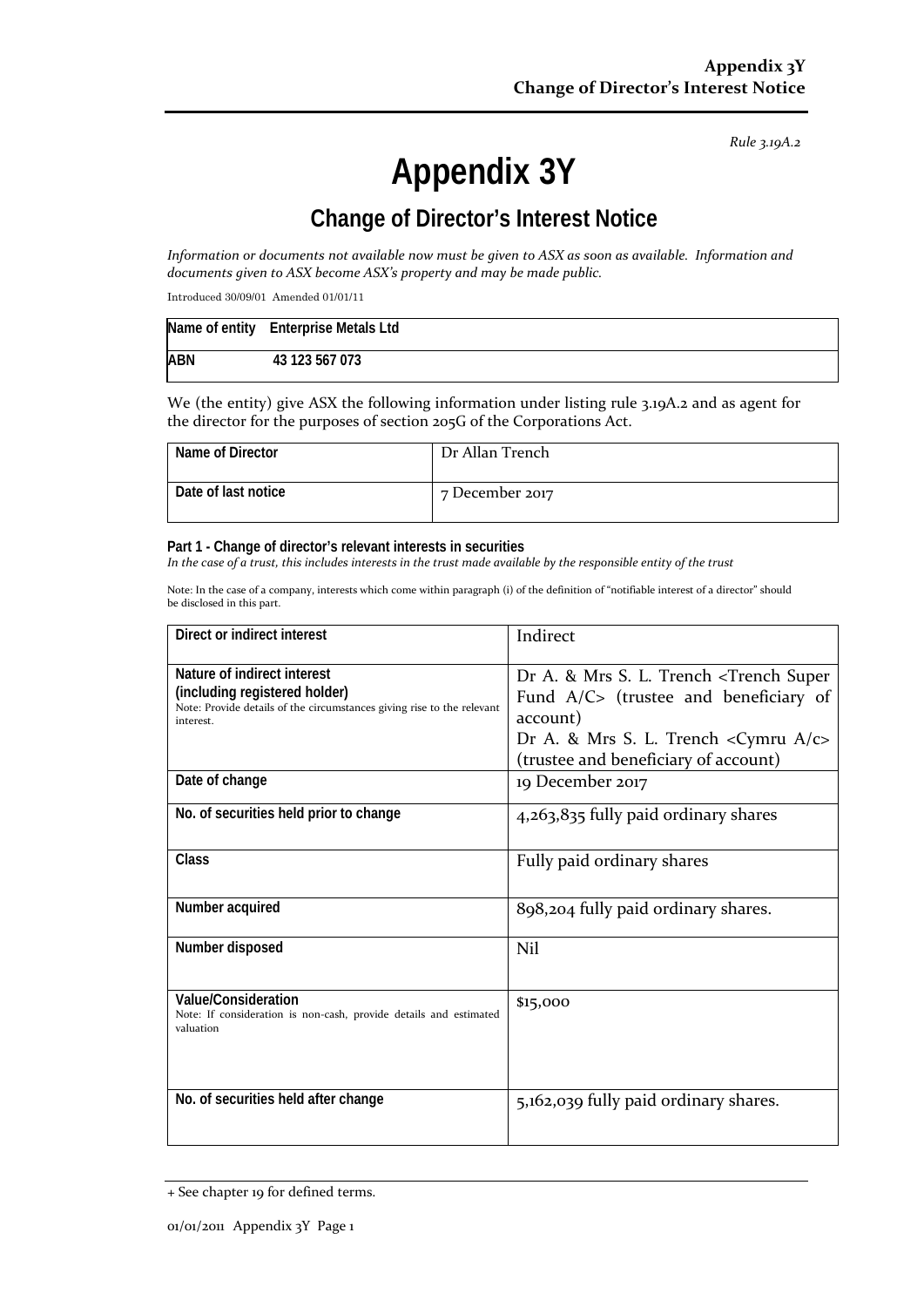| Nature of change<br>Example: on-market trade, off-market trade, exercise of options,<br>issue of securities under dividend reinvestment plan, participation in<br>buy-back | Participation in Share Purchase Plan |
|----------------------------------------------------------------------------------------------------------------------------------------------------------------------------|--------------------------------------|
|----------------------------------------------------------------------------------------------------------------------------------------------------------------------------|--------------------------------------|

### **Part 2 – Change of director's interests in contracts**

Note: In the case of a company, interests which come within paragraph (ii) of the definition of "notifiable interest of a director" should be disclosed in this part.

| Detail of contract                                                                                                                                                          | N/A |
|-----------------------------------------------------------------------------------------------------------------------------------------------------------------------------|-----|
| Nature of interest                                                                                                                                                          | N/A |
| Name of registered holder<br>(if issued securities)                                                                                                                         | N/A |
| Date of change                                                                                                                                                              | N/A |
| No. and class of securities to which<br>interest related prior to change<br>Note: Details are only required for a contract in<br>relation to which the interest has changed | N/A |
| Interest acquired                                                                                                                                                           | N/A |
| Interest disposed                                                                                                                                                           | N/A |
| <b>Value/Consideration</b><br>Note: If consideration is non-cash, provide details<br>and an estimated valuation                                                             | N/A |
| Interest after change                                                                                                                                                       | N/A |

## **Part 3 –** +**Closed period**

| Were the interests in the securities or contracts detailed   No           |  |
|---------------------------------------------------------------------------|--|
| above traded during a <sup>+</sup> closed period where prior written      |  |
| clearance was required?                                                   |  |
| If so, was prior written clearance provided to allow the trade $\mid N/A$ |  |
| to proceed during this period?                                            |  |
| If prior written clearance was provided, on what date was this $\mid N/A$ |  |
| provided?                                                                 |  |

Date of Notice: 19 December 2017

<sup>+</sup> See chapter 19 for defined terms.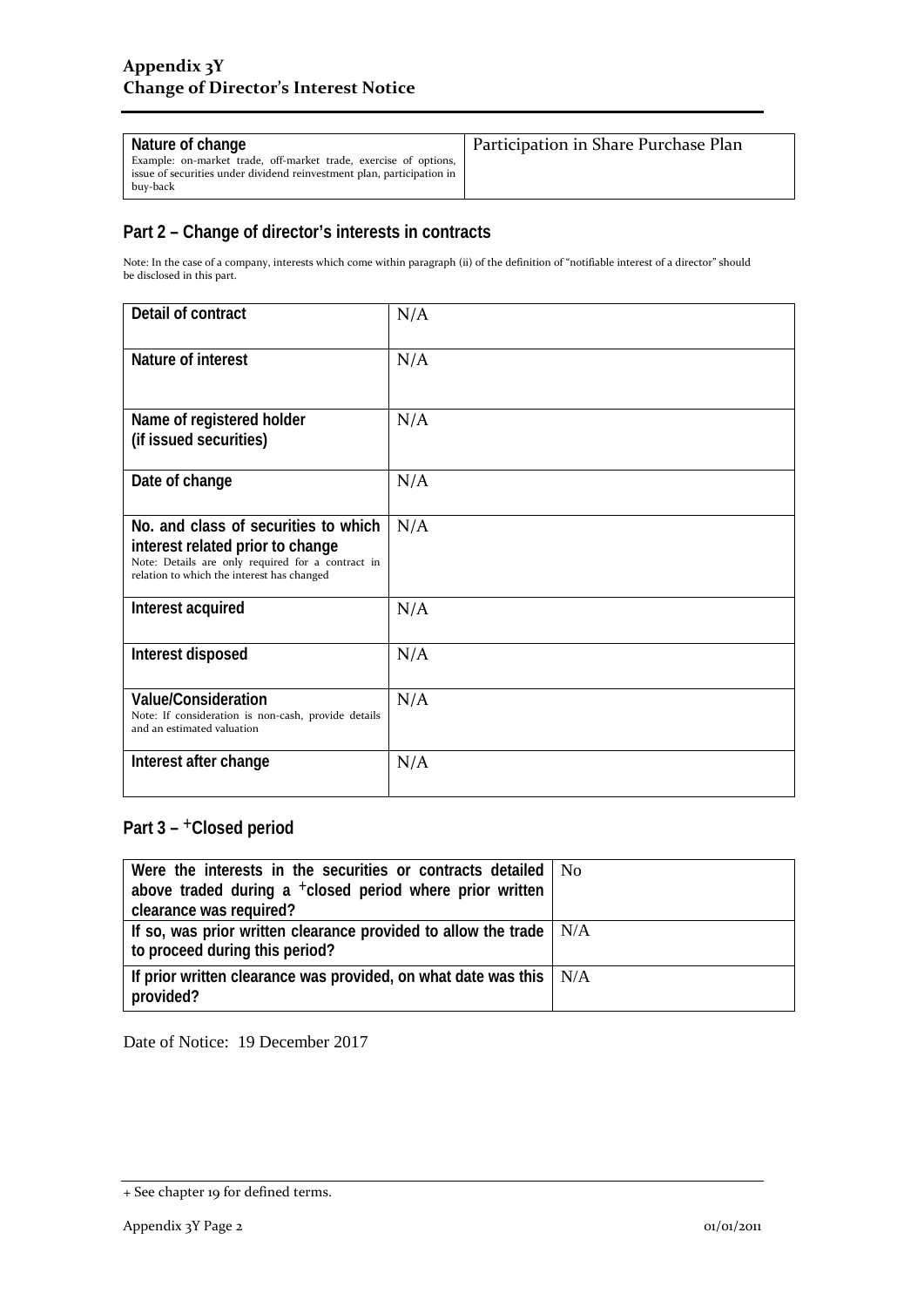*Rule 3.19A.2*

# **Appendix 3Y**

## **Change of Director's Interest Notice**

*Information or documents not available now must be given to ASX as soon as available. Information and documents given to ASX become ASX's property and may be made public.*

Introduced 30/09/01 Amended 01/01/11

|            | Name of entity Enterprise Metals Ltd |
|------------|--------------------------------------|
| <b>ABN</b> | 42 123 567 073                       |

We (the entity) give ASX the following information under listing rule 3.19A.2 and as agent for the director for the purposes of section 205G of the Corporations Act.

| Name of Director    | Dermot Ryan     |
|---------------------|-----------------|
| Date of last notice | 7 December 2016 |

#### **Part 1 - Change of director's relevant interests in securities**

*In the case of a trust, this includes interests in the trust made available by the responsible entity of the trust*

Note: In the case of a company, interests which come within paragraph (i) of the definition of "notifiable interest of a director" should be disclosed in this part.

| Direct or indirect interest                                                                                                                                                | Indirect                                                                                                                                                                         |
|----------------------------------------------------------------------------------------------------------------------------------------------------------------------------|----------------------------------------------------------------------------------------------------------------------------------------------------------------------------------|
| Nature of indirect interest<br>(including registered holder)<br>Note: Provide details of the circumstances giving rise to the relevant<br>interest.                        | DM Ryan & VE Ryan <rf fund<br="" super=""><math>A/C</math> and DM Ryan &amp; VE Ryan <the<br>Enterprise <math>A/C</math> (trustee and beneficiary<br/>of accounts)</the<br></rf> |
| Date of change                                                                                                                                                             | 19 December 2017                                                                                                                                                                 |
| No. of securities held prior to change                                                                                                                                     | 13,830,555 fully paid ordinary shares.                                                                                                                                           |
| Class                                                                                                                                                                      | <b>Fully Paid Ordinary Shares</b>                                                                                                                                                |
| Number acquired                                                                                                                                                            | 898,204                                                                                                                                                                          |
| Number disposed                                                                                                                                                            | Nil                                                                                                                                                                              |
| Value/Consideration<br>Note: If consideration is non-cash, provide details and estimated<br>valuation                                                                      | \$15,000                                                                                                                                                                         |
| No. of securities held after change                                                                                                                                        | 14,728,759 fully paid ordinary shares                                                                                                                                            |
| Nature of change<br>Example: on-market trade, off-market trade, exercise of options,<br>issue of securities under dividend reinvestment plan, participation in<br>buy-back | Participation in Share Purchase Plan                                                                                                                                             |

<sup>+</sup> See chapter 19 for defined terms.